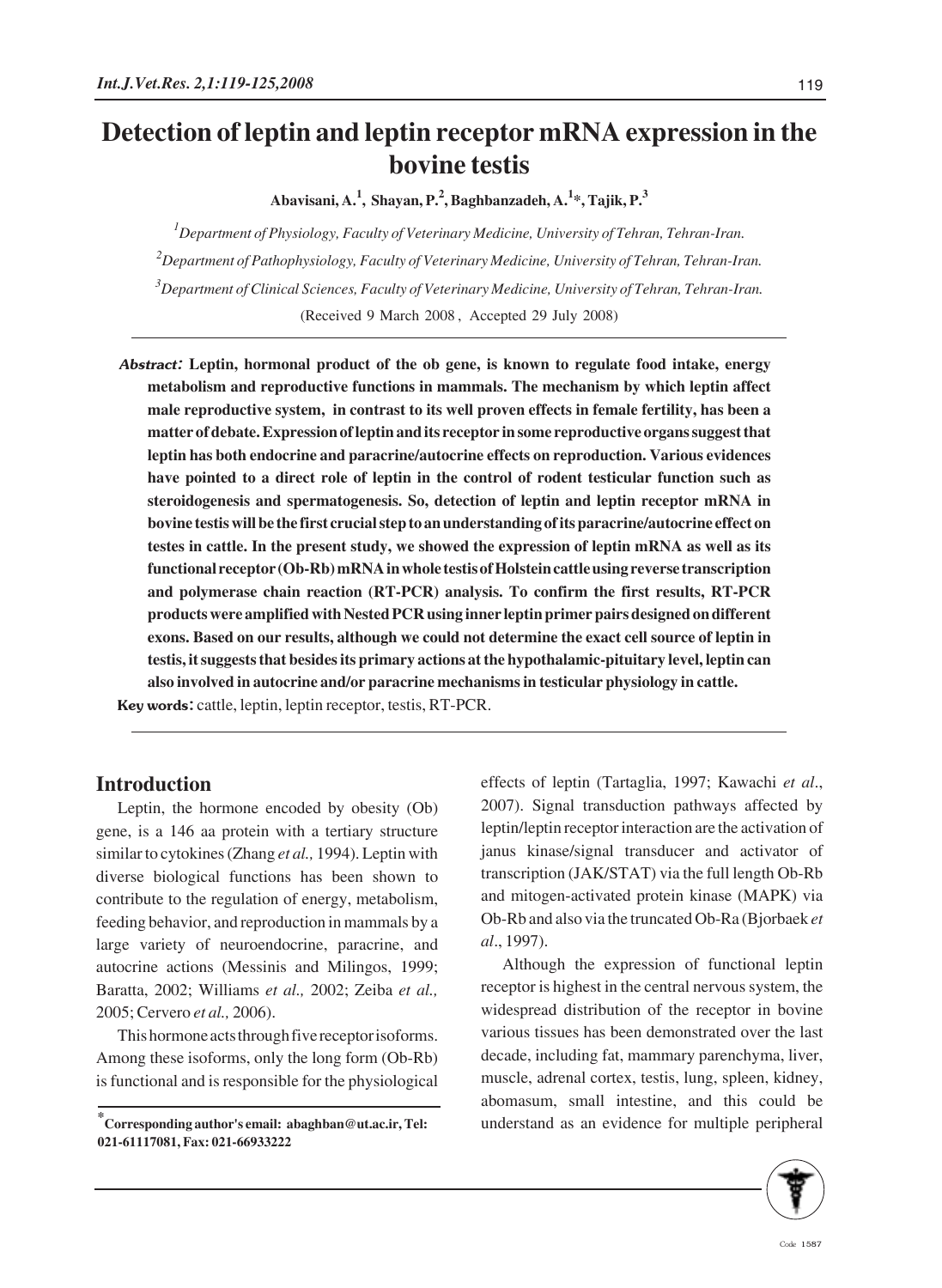effects of leptin (Frunbeck, 2001; Silva *et al*., 2002; Smith and Sheffield, 2002; Chelikani *et al.,* 2003; Sayed-Ahmed *et al*., 2004; Bartha *et al*., 2005; Kawachi *et al*., 2007).

In comparison, the expression of bovine leptin has been only detected in adipose tissue, mammary parenchyma (Silva *et al*., 2002; Smith and Sheffield, 2002; Chelikani *et al.,* 2003; Sayed-Ahmed *et al*., 2004; Bartha *et al*., 2005) and calf rumen, abomasum, and duodenum (Yonekura *et al*., 2002). Based on these findings, it is believed that leptin mainly acts through endocrine route. Nevertheless, based on an extensive growing numbers of recent publications, leptin also expresses in some other tissues such as mouse testis (Herrid *et al*., 2007), mouse placenta and fetal tissue (Hoggard *et al*., 1997), stomach (Bado *et al*., 1998), skel *et al*muscle (Wang *et al*., 1998), brain and pituitary (Morash *et al*., 1999), and human spermatozoa(Jope *et al.,* 2003; Aquila *et al*., 2005). So, it increases the probability of paracrine and/or autocrine role of leptin, at least in some organs.

In normal animals leptin serves as a metabolic signal to the reproductive system (Barash *et al*., 1996; Cunningham *et al*., 1999). This appears to be a tightly regulated action, carried out at different levels of the hypothalamic-pituitary-gonadal system (Tena-Sempere, 2002). Although the participation of leptin in female reproduction is well established, the contribution of leptin to the proper functioning of the male reproductive system has been less clear (Camina *et al*., 2002; Tena-Sempere, 2002). The leptin deficient Ob/Ob mouse, exhibit atrophied testes with hollow seminiferous tubules (Barash *et al*., 1996; Mounzih *et al*., 1997); increased apoptosis (Bhat *et al.,* 2005); elevated steroidogenesis (Tena-Sempere, 2002); and small ovaries with reduced numbers of primary and Graafian follicles (Barash *et al*., 1996). However, the underlying mechanisms are not still clear as to how leptin acts through the hypothalamic-pituitary axis to exhibit effects on the reproductive organs or whether leptin can directly affect their development or either the combination of direct and indirect effects (Baratta, 2002; Tena-Sempere, 2002).

As a first step to identify the paracrine or autocrine

effects of leptin in cattle, especially in reproduction, it is necessary to demonstrate gene expression and its receptor in reproductive organs. Thus, the aim of the present study was to determine the presence of leptin mRNA and functional leptin receptor (Ob-Rb) mRNA in whole bovine testis using RT-PCR.

### **Materials and Methods**

**Tissue samples:** Non-lactating mammary gland tissue of female adult Holstein cows and Pericardial adipose tissue, liver and testis tissues of male adult Holstein cows were collected immediately after slaughtering. Samples were transferred to the laboratory next to ice cold at  $5^{\degree}$ C and subsequently about 30 mg of each sample was used directly for RNA isolation or kept in 1.5ml tubes and stored at - 80° C until RNA extraction.

**RNA isolation and DNAse I treatment:** Total RNA was isolated by TRIzol reagent (Invitrogen). Briefly, the samples were first lysed and homogenized in 1 ml TRIzol using vortexing and repeatedly drawing up and down through a 26 gauge needle. The homogenates were incubated at room temperature (20 $\degree$ C) for 5 minutes. In the case of the fat samples, insoluble material was first removed from the homogenate before incubation. After that, 200 μl chloroform per milliliter of TRIzol was added. Samples were centrifuged at  $12,000 \times g$  for 15 min at 4° C and upper phase containing RNA was precipitated with 500 μl isopropyl alcohol per milliliter of TRIzol, washed with 75% ethanol (diluted with diethyl pyrocarbonate-treated water), air dried and resuspended in 50 μl DEPC treated water. In order to eliminate the possible residual genomic DNA from the RNA samples, one unit RNasefree DNAse I (Fermentas) was added per each 8 μl of RNA sample and incubated at 37 ° C for 30 min followed by adding 1 μl 25 mM EDTA (Fermentas) and heat inactivation of the enzyme at  $65\degree C$  for 10 min.

**Reverse Transcription -Polymerase Chain Reaction:** The reverse transcription reaction was performed using 10 μl of total RNA as template with 200 units of MMLV reverse transcriptase, 0.5 μg Oligo(dT) 18, 1 mM dNTP mix, 4 μl 5X reaction

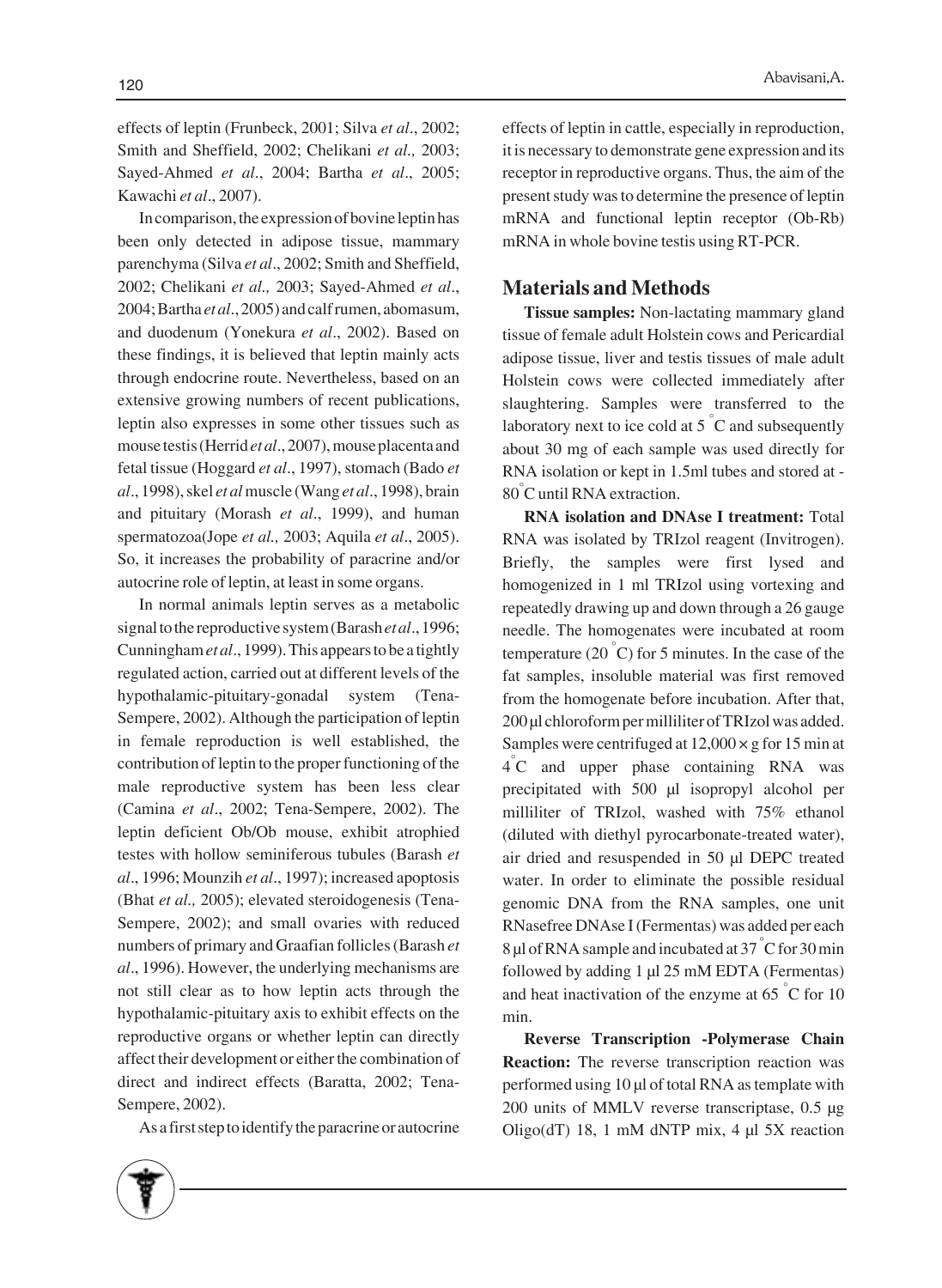| <b>Primers</b>      | <b>Gene Bank Acc. No.</b>                 | Forward                                             | <b>Reverse</b>         | (cDNA), bp | <b>Fragment size Fragment size</b><br>$(DNA)$ , bp |
|---------------------|-------------------------------------------|-----------------------------------------------------|------------------------|------------|----------------------------------------------------|
| leptin $(PI/P2)$    | U50365, AB003143                          | gtgcccatccgcaaggtcca                                | tcagcacccgggactgaggt   | 441        | 2194                                               |
| Leptin $(P3/P4)*$   | U50365, AB003143                          | tcatcaagacaattgtcaccagg                             | cagetgeegeaacatgtectg  | 384        | 2131                                               |
|                     | Leptin R.(P5/P6)   NM-001012285, AJ580801 | gtgccagcaactacagatgctctac agttcatccaggccttctgagaacg |                        | 380        | 380                                                |
| $Beta$ actin(P7/P8) | NM-173979, NC007326                       | atcactgccctggcacccag                                | cttagagagaagcgggggtggc | 509        | 639                                                |

**Table 1: Nucleotide sequences of the primer sets used for RT-PCR. \*For nested PCR, Leptin R.= Leptin Receptor.**

buffer and 20U Ribonuclease Inhibitor for 60 min at  $42\degree$ C in a final volume of 20 µl followed by heating at 70  $\degree$ C for 10 min to stop the reaction. All used reagents were from Fermentas. The RT-PCR were carried out in a DNA thermocycler (MWG, Germany).

Oligonucleotide primers for amplification of bovine leptin and leptin receptor as well as beta actin (forward and reverse primers) were designed from GenBank sequence information (table 1). The forward and reverse leptin as well as the beta-actin primer pairs were designed to span the junction of two exons to be RNA specific. So, the amplification of the cDNAs and DNAs of the same gene resulted in the different PCR products in length (as shown in table 1). For the control of DNA contamination, 1 μl DNase I treated RNA from each sample was amplified directly with the primer pairs listed in table 1.

One μl of RT reaction product was amplified by PCR in a final volume of 50 μl with 0.2 mM dNTP mix, 20 pmol of each primer, 1.25 units SmarTaq DNA Polymerase, 1.5 mM MgCl2 and 5 μl 10X PCR buffer. PCR thermal cycling parameters were as follows: 1 cycle 94 ° C for 5 min, followed by 40 cycles of denaturing at 94 ?C for 45 s, annealing at 62  $\degree$ C for 45 s, and extension at 72  $\degree$ C for 45 s. The program was terminated with a final extension step at 72  $\degree$ C for 10 min. For nested PCR, using inner leptin primers, 1 μl of PCR reaction product amplified with leptin primers was amplified by second PCR similar to above mentioned condition. Fat and mammary gland tissues were used as positive control for leptin and liver was positive control for leptin receptor. The housekeeping gene beta actin was used as a control for successful isolation of RNA and preparation of cDNA.

All PCR products were run on a 1.5% agarose gel in Tris-borate EDTA buffer, stained with ethidium bromide and visualized under UV transillumination. The location of the predicted products was confirmed using 100 bp or 200 bp molecular ladder as a standard size marker.

#### **Results**

**Expression of leptin in bovine testis:** The amplification of the cDNA prepared with the RNA isolated from fat tissue and non-lactating mammary gland revealed a predicted PCR product with the nucleotide length of 441 bp with the primer pair P1/P2, whereas the RT-PCR with the cDNA from testes (P1/P2) showed no detectable amount of PCR product on agarose gel (Fig.1A, lane 1, 2 and lane 3). Amplification of 1 μl of the above mentioned PCR products with primer pair P3/p4 (nested-PCR) resulted in a predicted PCR product of 384 bp in length for all three tissues (Fig. 1B, Lane 1, 2 and 3). These results confirmed that leptin mRNA expressed in adult testis as well but with low expression level compared to the fat and mammary gland tissues. The fragment size of PCR products using bovine DNA as template for PCR reaction with leptin primer pairs (P1/P2 and P3/P4) was detected as 2194 and 2131-bp band, respectively (data not shown). The mRNA for bovine beta actin acted as an internal positive control and was detected at all samples (Fig.1C lane 2, 3 and 4). No amplification was observed in the negative controls (Fig.1A4, 1B5 and 1C5).

**Expression of functional leptin receptor (Ob-Rb) in bovine testis:** The RT-PCR analysis using isoform-specific primer pairs confirmed that Ob-Rb

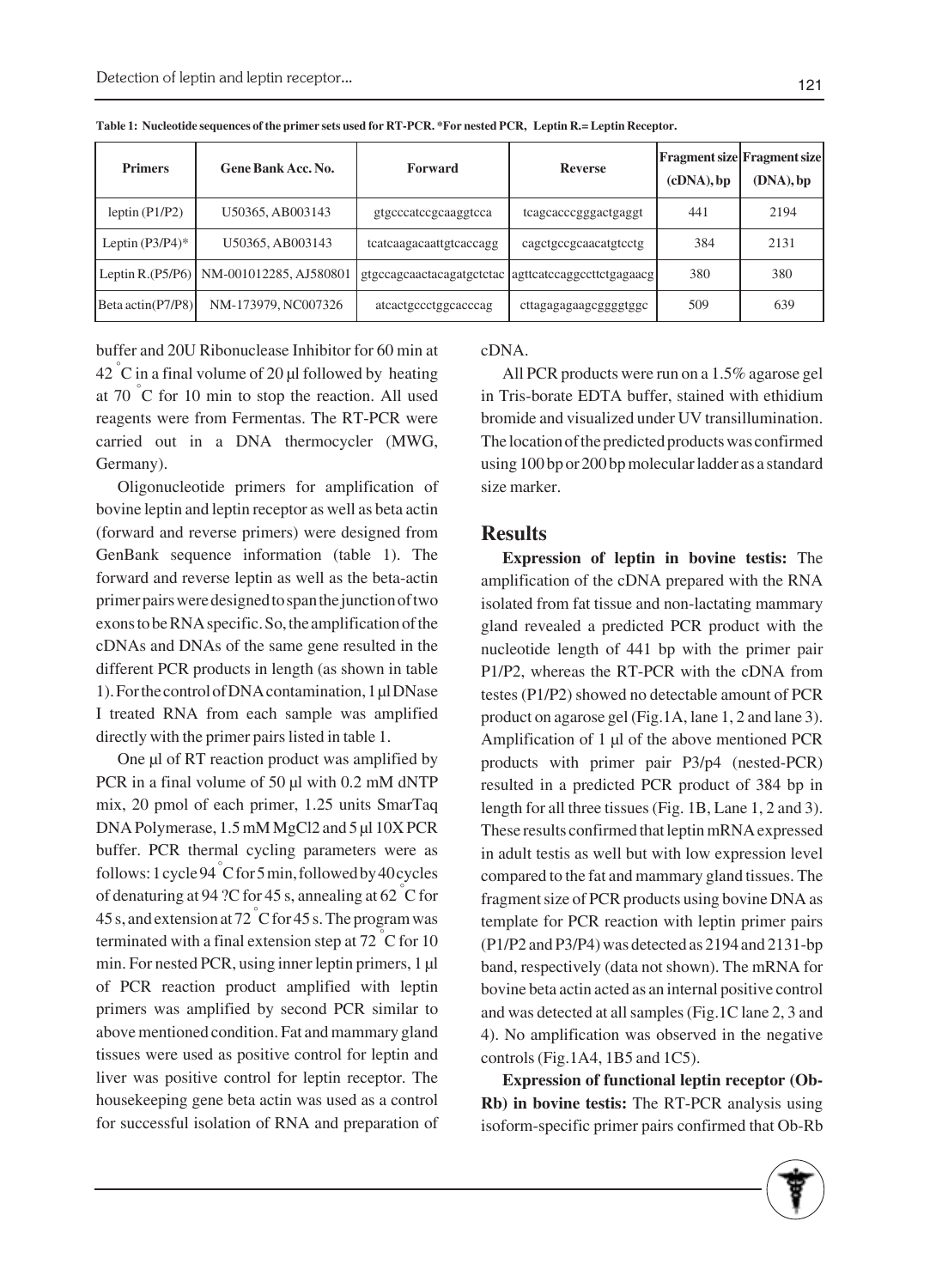

**Fig. 1. A- Representative ethidium bromide-stained gel electrophoresis of leptin cDNA fragments (441 bp) amplified by RT-PCR using P1/P2 primer pairs, from fat (lane 1) and non-lactating mammary gland (lane 2). cDNA prepared from testis showed no detectable PCR product (lane 3). Lane 4 was as negative control and M was 100-bp DNA marker. B) Nested PCR analysis of leptin cDNA fragments (384 bp) amplified using P3/P4 primer pairs, from fat (lane 1) and non-lactating mammary gland (lane 2), testis (lane 3) and negative control (lane 4) of first PCR product as template. Lane 5 was as negative control and M was 100-bp DNA marker.C) Representative agarose gel demonstrating amplification of cDNA from above mentioned tissues with specific primer derived from bovine beta actin mRNA. Lane 1= genomic DNA, lane 2= fat, lane 3= non-lactating mammary gland, lane 4= testis and lane 5 = negative control. M was 100-bp DNA marker.**

mRNA is expressed in the adult bovine testis (Fig. 2, lane 2). The 380-bp fragment was not detected following PCR using total RNA incubated without reverse transcriptase as the template, demonstrating the absence of genomic DNA contamination (Fig.2, lane 3). Liver was used as positive control for expression of Ob-Rb (Fig.2, lane 1).

#### **Discussion**

This is the first study revealed the expression of leptin in bovine testis. Additionally, the present investigation also confirmed the expression of longform leptin receptor (Ob-Rb) in bovine testis in agreement with other reports in bovine (Chelikani *et al*., 2003; Kawachi *et al*., 2007) and in rodents (Caprio *et al*., 1999; El-Hefnawy *et al*., 2000; Tena-Sempere *et al*., 2001). The specific amplified leptin fragment was not detectable in the first PCR using specific primer pairs but it was clearly amplified in nested PCR.



**Fig. 2- Detection of bovine leptin longform receptor (Ob-Rb) mRNA. Expression of bovine Ob-Rb mRNA was analyzed by reverse transcription (RT) PCR of RNA isolated from bovine total testis. Representative agarose gel demonstrating amplification of 380-base pair Ob-Rb cDNA from bovine liver (lane 1), bovine testis (lane 2) and isolated RNA after DNase I treatment as template (lane3). M was 200-bp DNA marker.**

Although Leptin is able to pass the blood-testis barrier (Banks *et al*., 1999), there is no correlation between leptin concentration in blood and seminal plasma (Camina *et al*., 2002). Thus, it is postulated to be considered an independent production of leptin in testis. However, based on our results, the origin cells of leptin mRNA is not exactly defined.

The Ob-R isoforms are produced by different alternative splicing of the common transcript. Therefore, the patterns of alternative splicing of Ob-R transcript must differ among bovine tissues (Kawachi *et al*., 2007). Ob-Rb has full function because this isoform contains boxes 1-3, which are implicated in signal transduction pathways involving both Janus kinase (JAK) and signal transducers and activators of transcription (Tartaglia, 1997). The presence of Ob-R typical signal transduction, such as phosphorylation of STAT3, were shown in mouse germ cells and phosphorylation of extracellular signal-regulated protein kinase 1 and 2 (ERK1/2) and STAT3 in mouse interstitial cells (El-Hefnawy *et al.,* 2000).

In male animals leptin acts at different levels of the hypothalamic-pituitary-testicular system (Tena-Sempere, 2002). It also does participate in functional regulation of the male gonadal axis (Caprio *et al*., 1999; Tena-Sempere, 2002). The predominant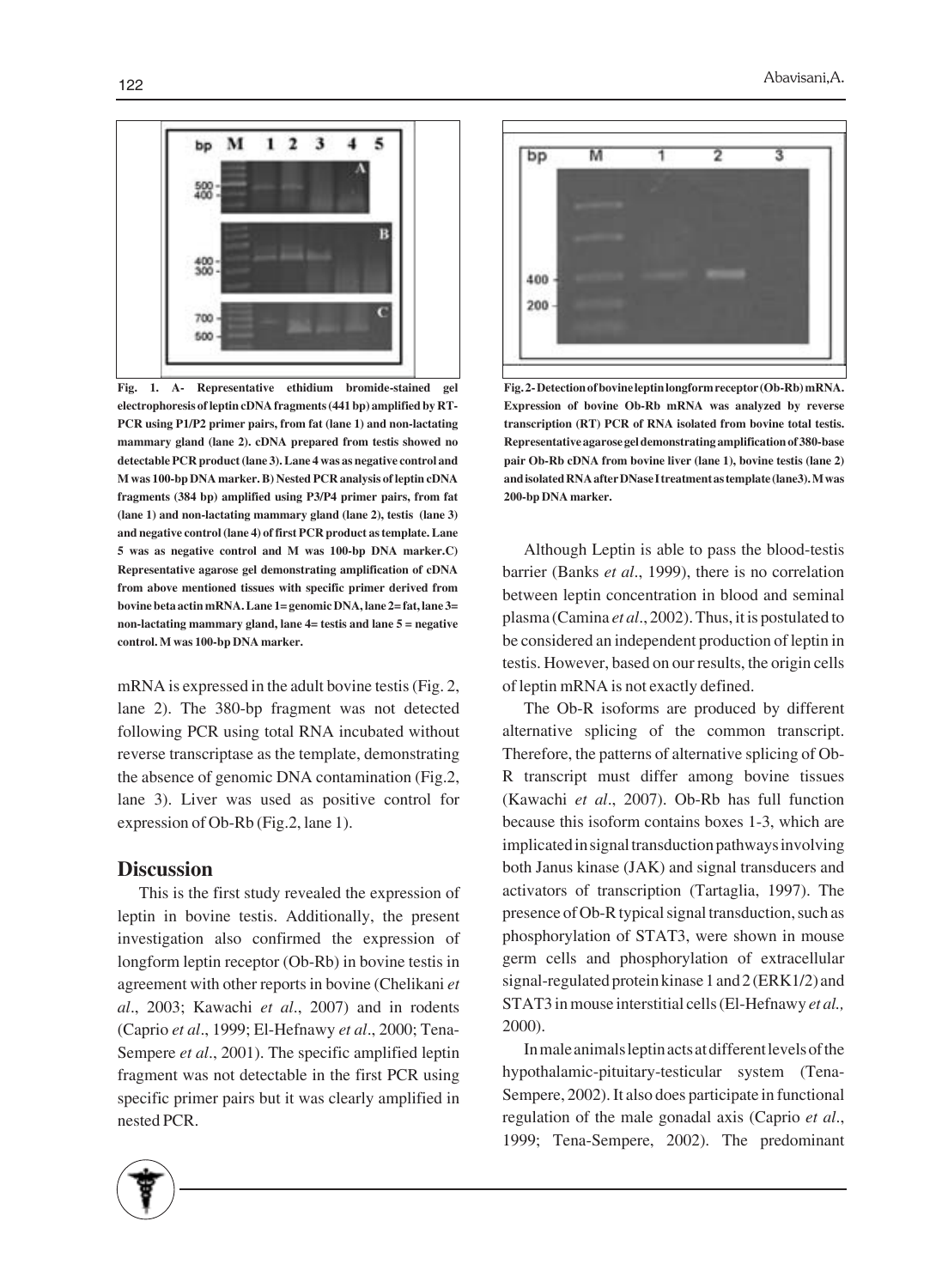stimulatory effects of leptin, primarily at the hypothalamus, are observed at its physiological levels above a minimal threshold. In contrast, direct inhibitory actions at the testicular level may take place in the presence of a significantly elevated leptin concentration, as detected in obesity (Tena-Sempere, 2002). Furthere, leptin has a novel direct negative action on LH/hCG-stimulated androgen production from Leydig cells in culture. It is consistent with the reduced testicular function in obese male rats (Caprio *et al*., 1999). leptin has also inhibitory actions on hormonally-stimulated ovarian steroidogenesis in vitro (Spicer and Francisco, 1997).

Leptin treatment rescued the sterility of genetically obese ob/ob males (Mounzih *et al*., 1997) and observation of testicular histology indicated that leptin stimulate cellular activity in the seminiferous tubules (Barash *et al*., 1996). The existence of leptin in human testicular tissue and a negative correlation between leptin concentrations in seminal plasma and the motility of human spermatozoa were described (Glander and Kratzsch, 2000).

It has been shown that expression of Ob-Rb in testis is less than liver in cattle (Kawachi *et al*. 2007). Similarily, the low level of expression of leptin receptor in mouse Leydig cells has been detected but it was highly efficient and functional (Caprio *et al*., 1999).

Our results showed the presence of leptin and leptin receptor in the bovine testis. These results together with above mentioned findings create the condition for an autoregulative mechanism (autocrine or paracrine leptin loop) at this level, in addition to an endocrine effect. Leptin secretion suggests that the bovine testis has the ability to modulate its desired function such as metabolism, relatively independent of the plasma leptin levels.

### **Acknowledgments**

This work was supported by Research Council of University of Tehran under No. 7506004/6/2. We would like to thank Investigating group of Molecular Biological System Transfer (MBST, Iran) for scientific support. Our special thanks to Dr. Gholam-Reza Nikbakht Borojeni and Dr. Mohammad Roostaee Alimehr (Faculty of Veterinary Medicine, University of Tehran, Iran) for the fruitful discussions and Mrs Narges Amini for technical help.

#### **References**

- 1. Aquila, S., Gentile, M., Middea, E., Catalano, S., Morelli, C., Pezzi, V. and Ando, S. (2005) Leptin secretion by human ejaculated spermatozoa. J. Clin. Endocrinol. and Metab. 90: 4753-4761.
- 2. Bado, A., Levasseur, S., Attoub, S., Kermogant, S., Laigneau, J. P. and Bortoluzzi, M. N. (1998) The stomach is a source of leptin. Nature 394: 790-793.
- 3. Banks, W. A., McLay, R., Kastin, A. J., Sarmiento, U. and Scully, S. (1999) Passage of leptin across the blood-testis barrier. American J. Physiol. Endocrin. and Metab. 276: 1099-1104.
- Barash, I. A., Cheung, C.C., Kastin, A. J., Sarmiento, 4. U. and Scully, S. (1996) Leptin is a metabolic signal to the reproductive system. Endocrinol. 137: 3144- 3147.
- 5. Baratta, M. (2002) Leptin-from a signal of adiposity to a hormonal mediator in peripheral tissues. Med. Sci. Monit. 8: 282-292.
- 6. Bartha, T., Sayed-Ahmeda, A., Rudas, P. (2005) Expression of leptin and its receptors in various tissues of ruminants. Dom. Anim. Endocrinol. 29: 193-202.
- Bhat, G. K., Seaq, T. L., Olatinwo, M. O., 7. Simorangkir, D., Ford, G.D., Ford, B. D. and Mann, D. R. (2005) Influence of a leptin deficiency on testicular morphology, germ cell apoptosis and expression levels of apoptosis-related genes in the mouse. J. Androl. 22: 1-30.
- 8. Bjorbaek, C., Uotani, S., Silva, B., Flier, J. S. (1997) Divergent signalling capacities of the long and short isoforms of the leptin receptor. J. Biol. Chem. 272: 32686-32695.
- 9. Camina, J. P., Lage, M., Menendez, C., Grana, M., Garcia-Devesa, J., Dieguez, C. and Casanueva, F.F. (2002) Evidence of free leptin in humanseminal plasma; Endocrine 17:169-174.
- 10. Caprio, M., Isidori, A. M., Carta, A. R., Moretti, C., Duhau, M.L. and Fabbri, A. (1999) Expression of

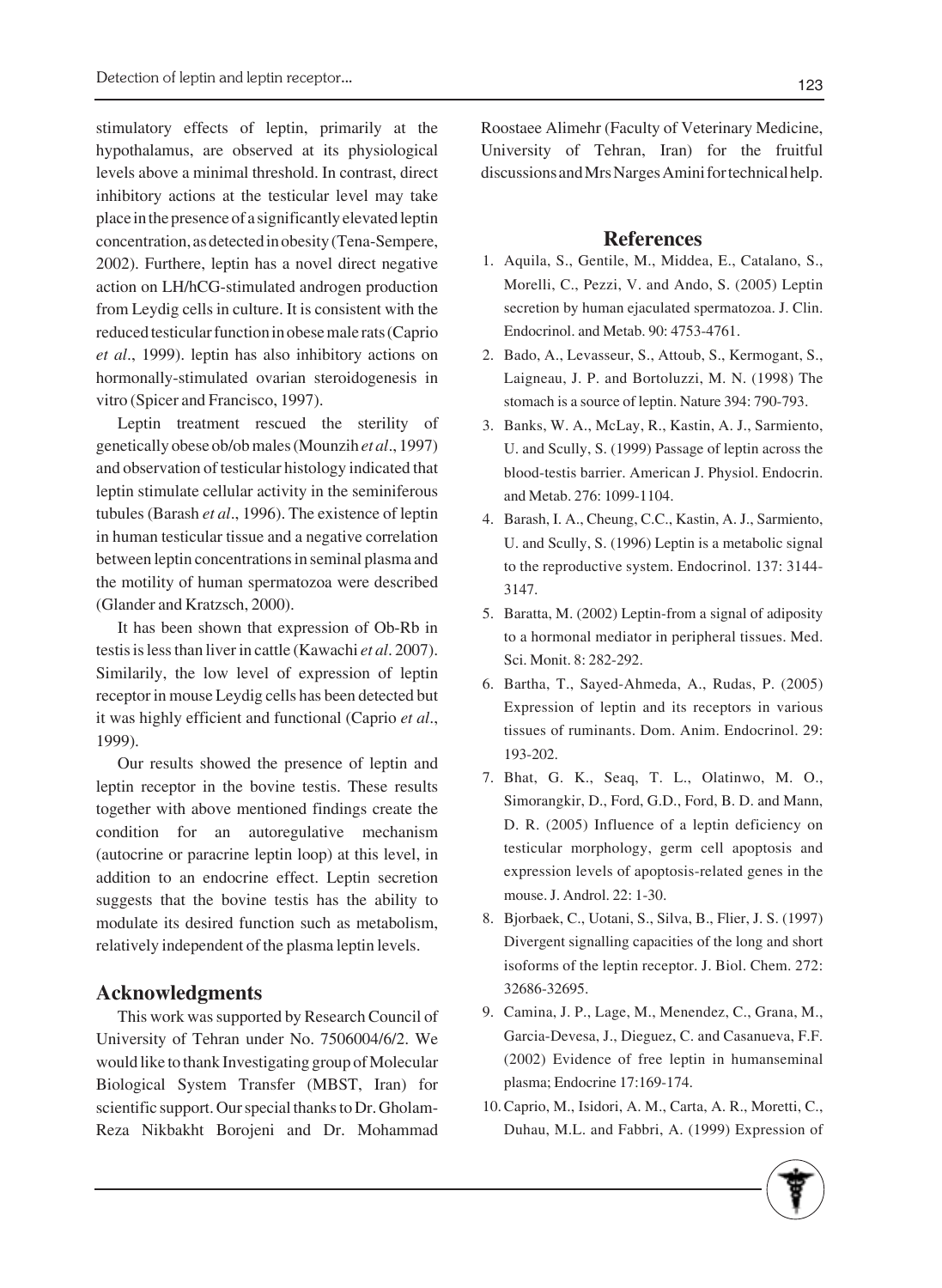Functional Leptin Receptors in Rodent Leydig Cells. Endocrinol. 140: 4939-4947.

- 11. Cervero, A., Dominguez, F., Horcajadas, J. A., Quinonero, A., Pellicer, A. and Simon,C. (2006) The role of the leptin in reproduction. Curr. opin. in Obstet. and Gynecol. 18: 297-303.
- 12. Chelikani, P. K., Glimm, D. R., and Kennelly, J. J. (2003) Short communication: Tissues distribution of leptin and leptin receptor mRNA in the bovine. J. Dairy Sci. 86: 2369-2372.
- 13. Cunningham, M. J., Clifton, D. K. and Steiner, R. A. (1999) Leptin's actins on the reproductive axis: perspectives and mechanisms. Biol. of Repro. 60: 216-222.
- El-Hefnawy, T., Ioffe, S. and Dym, M. (2000) 14. Expression of the leptin receptor during germ cell development in the mouse testis. Endocrinol. 141: 2624-30.
- 15. Frunbeck, G. A. (2001) A heliocentric view of leptin. Proc Nutr. Soc. 60: 301-318.
- 16. Glander, H. J., Kratzsch, J. (2000) Progressive motility of human spermatozoa is negatively correlated with leptin concentration in seminal plasma but not with leptin in serum. Hum. Repro. 15: 108-115.
- 17. Herrid, M., O'shea, T. and Mcfarlane, J. R. (2007) Ontogeny of leptin and its receptor expression in mouse testis during the postnatal period. Mol. Repro. and Develop. DOI 10.1002/mrd.20796: 1-7.
- 18. Hoggard, N., Hunter, L., Duncan, J. S., Williams, L. M., Trayhurn, P. and Mercer, J. G. (1997) Leptin and leptin receptor mRNA and protein expression in the murine fetus and placenta. Proc. Natl. Acad. Sci. 94: 11071-8.
- 19. Jope, T., Lammert, A., Kratzsch, J., Paasch, U. and Glander, H. J. (2003) Leptin and leptin receptor in human seminal plasma and in human spermatozoa; Intern. J. of Androl. 26: 335-341.
- 20. Kawachi, H., Yang, S. H., Hamano, A., Matsui, T., Smith, S. B., and Hideo Yano, H. (2007) Molecular cloning and expression of bovine (Bos taurus) leptin receptor isoform mRNAs. Com. Biochem. and Physiol. Part B. 148: 167-173.
- 21. Messinis, I. E. and Milingos. S. D. (1999) Leptin in

human reproduction. Hum. Repro. Update. 5: 52-63.

- 22. Morash, B., Li, A., Murphy, P. R., Wilkinson, M. and Ur, E. (1999) Leptin gene expression in the brain and pituitary gland. Endocrinol. 140: 5995-8.
- 23. Mounzih, K., Lu, R., Chehab, F. F. (1997) Leptin treatment rescues the sterility of genetically obese ob/ob males. Endocrinol. 138: 1190-1193.
- 24. Sayed-Ahmed, A., Kulcsár, M., Rudas, P. and Bartha, T. (2004) Expression and localisation of leptin and leptin receptor in the mammary gland of the dry and lactating non-pregnant cow. Acta. Vet. Hung. 52: 97-111.
- 25. Silva, L. F. P., Van de Haar, M. J., Nielsen, W. M. S. and Smith, G. W. (2002) Evidence for a Local Effect of Leptin in Bovine Mammary Gland. J. Dairy Sci. 85: 3277-3286.
- 26. Smith, J. L. and Sheffield, L. G. (2002) Production and regulation of leptin in bovine mammary epithelial cells. Dom. Anim. Endocrinol. 22: 145- 154.
- 27. Spicer, J. L. and Francisco, C. C. (1997) The adipose obese gene product, leptin: evidence of a direct inhibitory role in ovarian function. Endocrinol. 138: 3374-3379.
- 28. Tartaglia, L. A. (1997) The leptin receptor. J Biol. Chem. 272: 6093-6096.
- 29. Tena-Sempere, M. (2002) Leptin in male reproduction: The testis paradigm. Mol. and Cell. Endocrinol. 188: 9-13.
- 30. Tena-Sempere, M., Manna, P. R., Zhang, F. P., Pinilla, L., Conzalez, L. C., Dieguez, C., Huhtaniemi, I. and Aguilar, E. (2001) Molecular mechanisms of leptin action in adult rat testis: Potential targets for leptin-induced inhibition of steroidogenesis and pattern of leptin receptor messenger ribonucleic acid expression. J. Endocrinol. 170: 413-423.
- Wang, J., Liu, R., Hawkins, M., Barzilail, N. and 31. Rossetti, L. (1998) A nutrient-sensing pathway regulates leptin gene expression in muscle and fat. Nature 393: 684-688.
- Williams, G. L., Amstalden, M., Garcia, M. R., 32.Stanko, R. L., Nizielski, S. E., Morrison, C. D. and Keisler, D. H. (2002) Leptin and its role in the central regulation of reproduction in cattle. Dom. Anim.

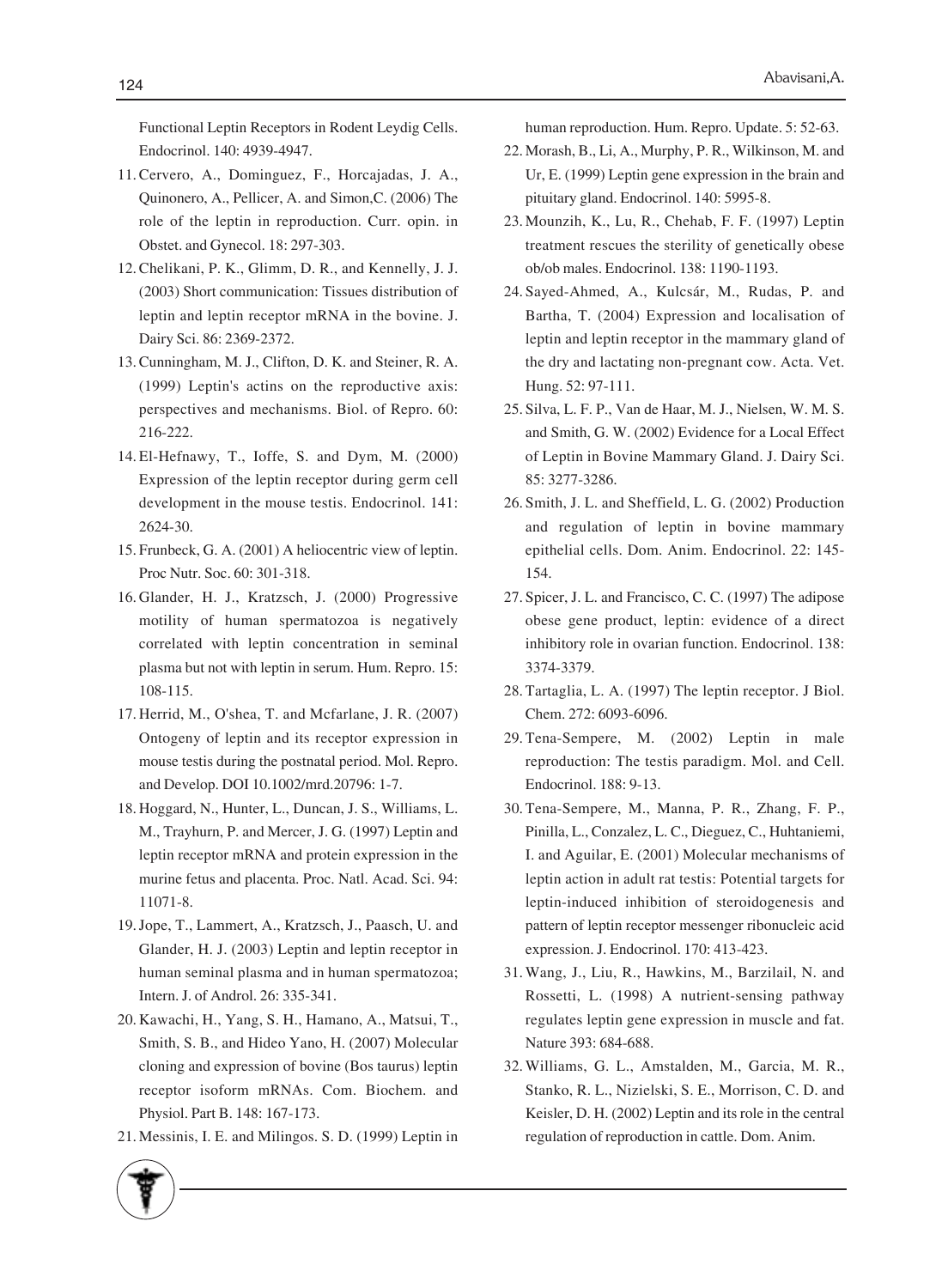Endocrinol. 23: 339-49.

- 33. Yonekura, S., Kitade, K., Furukawa, G., Takahashi, K., Katsumata, N. and Katoh, K. (2002) Effects of aging and weaning on mRNA expression of leptin and CCK receptors in the calf rumen and abomasum; Dom. Anim. Endocrinol. 22: 25-35.
- 34. Zeiba, D. A., Amstalden, M. and Williams, G. L. (2005) Regulatory roles of leptin in reproduction and metabolism: A comparative review. Dom. Anim. Endocrinol. 29: 166-185.
- 35. Zhang, Y. P., Proenca, R., Maffei, M., Barone, M., Leopold, L. and Freidman, J. M. (1994) Positional cloning of the mouse obese gene and its human homologue. Nature 372: 425- 432.